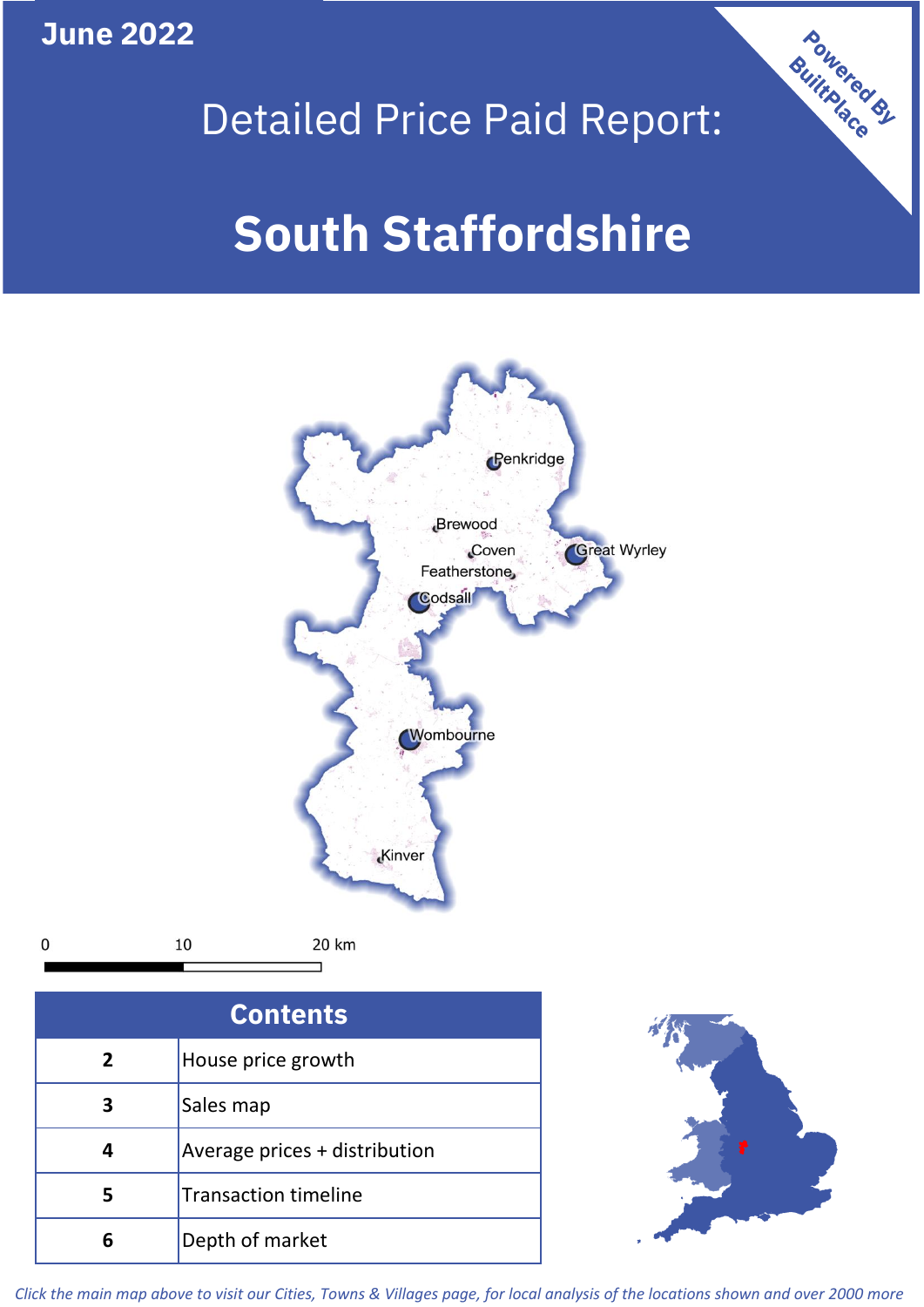## **Headline Data**

|                     | <b>Current level</b> | 3 month  | <b>Annual</b> | 5 year | 10 year |
|---------------------|----------------------|----------|---------------|--------|---------|
| <b>House prices</b> | £294,893             | 4.0%     | 10.9%         | 36.6%  | 60.7%   |
| <b>Transactions</b> | 1,523                | $-11.2%$ | 12.8%         | 1.4%   | 61.3%   |

## **House Price Growth (April 2022 data)**

#### *Annual Change in House Prices*



House prices in South Staffordshire grew by 10.9% in the 12 months to April 2022 (based on 3-month smoothed data). By comparison national house prices grew by 10.7% and prices in the West Midlands grew by 10.9% over the same period.

South Staffordshire house prices are now 42.5% above their previous peak in 2007, compared to +45.8% for the West Midlands and +52.9% across England.



#### *Year-To-Date Change in House Prices, December to April*

Local prices have grown by 5.3% in 2022 so far, compared to growth of 5.2% over the same period last year.

#### *Source: OS OpenData; UK House Price Index (Contains HM Land Registry data © Crown copyright)*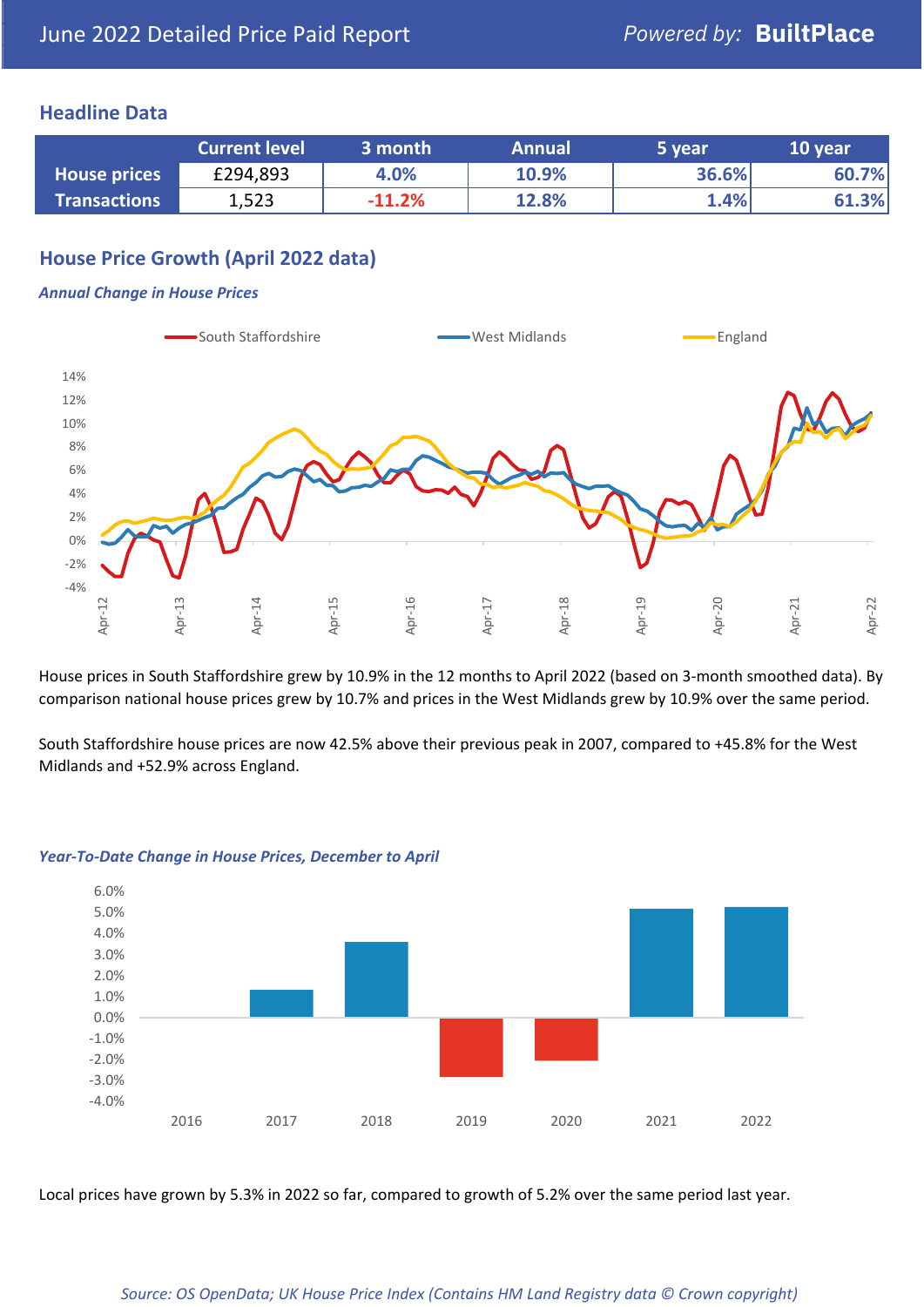## **House Price Map**

## *12 months to April 2022*



*Each point is one postcode, coloured by the average value relative to all sales in this local authority (price bands are LA-specific quintiles).*

## **Map Key**

| Min      | <b>Max</b> |                            |
|----------|------------|----------------------------|
| Up to    | £184,000   | 1st quintile / lowest 20%  |
| £184,000 | £229,000   | 2nd quintile               |
| £229,000 | £280,000   | 3rd quintile               |
| £280,000 | £378,000   | 4th quintile               |
| £378,000 | and over   | 5th quintile / highest 20% |

#### *Source: OS OpenData; UK House Price Index (Contains HM Land Registry data © Crown copyright)*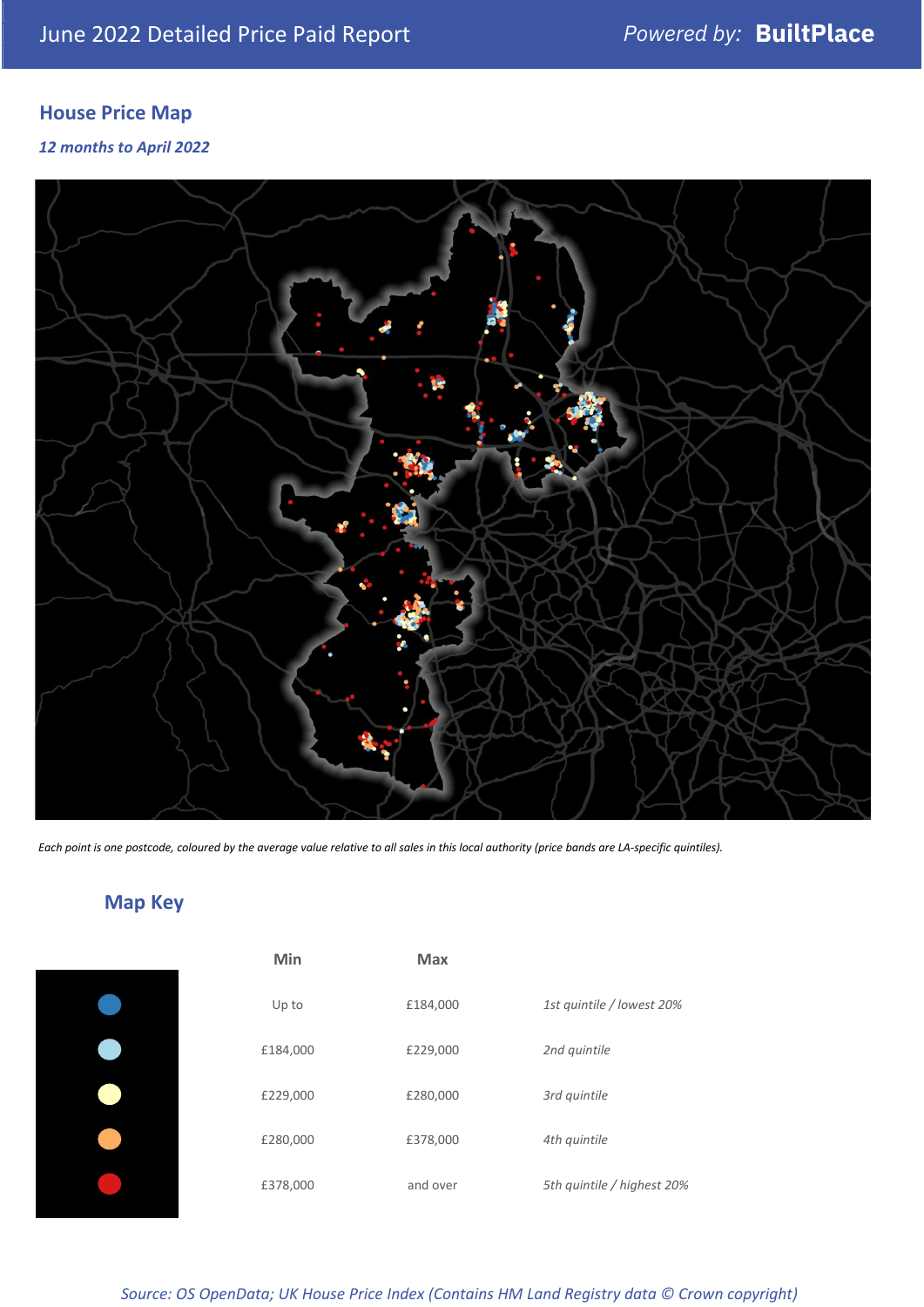## **Average House Price by Property Type**

## *12 months to April 2022*



|                 | <b>New</b>           | <b>Second hand</b> |  |  |
|-----------------|----------------------|--------------------|--|--|
| <b>Flat</b>     | No recorded<br>sales | £143,664           |  |  |
| <b>Terraced</b> | No recorded<br>sales | £214,316           |  |  |
| Semi-detached   | £239,462             | £237,094           |  |  |
| <b>Detached</b> | £383,689             | £425,997           |  |  |

## **House Price Distribution by Year**

*All properties, by price band and calendar year (2020 = year to date)*

|                    | 1997 | 2002 | 2007 | 2012 | 2017 | 2019 | 2020 |
|--------------------|------|------|------|------|------|------|------|
| <b>Under £100k</b> | 76%  | 40%  | 5%   | 8%   | 5%   | 2%   | 1%   |
| £100-200k          | 21%  | 43%  | 53%  | 53%  | 42%  | 24%  | 24%  |
| E200-300k          | 2%   | 14%  | 25%  | 25%  | 31%  | 38%  | 34%  |
| £300-400k          | 1%   | 3%   | 9%   | 8%   | 13%  | 18%  | 18%  |
| £400-500k          | 0%   | 1%   | 5%   | 4%   | 5%   | 9%   | 12%  |
| <b>£500k-1m</b>    | 0%   | 0%   | 3%   | 2%   | 4%   | 8%   | 9%   |
| £1-2m              | 0%   | 0%   | 0%   | 0%   | 0%   | 0%   | 1%   |
| <b>Over £2m</b>    | 0%   | 0%   | 0%   | 0%   | 0%   | 0%   | 0%   |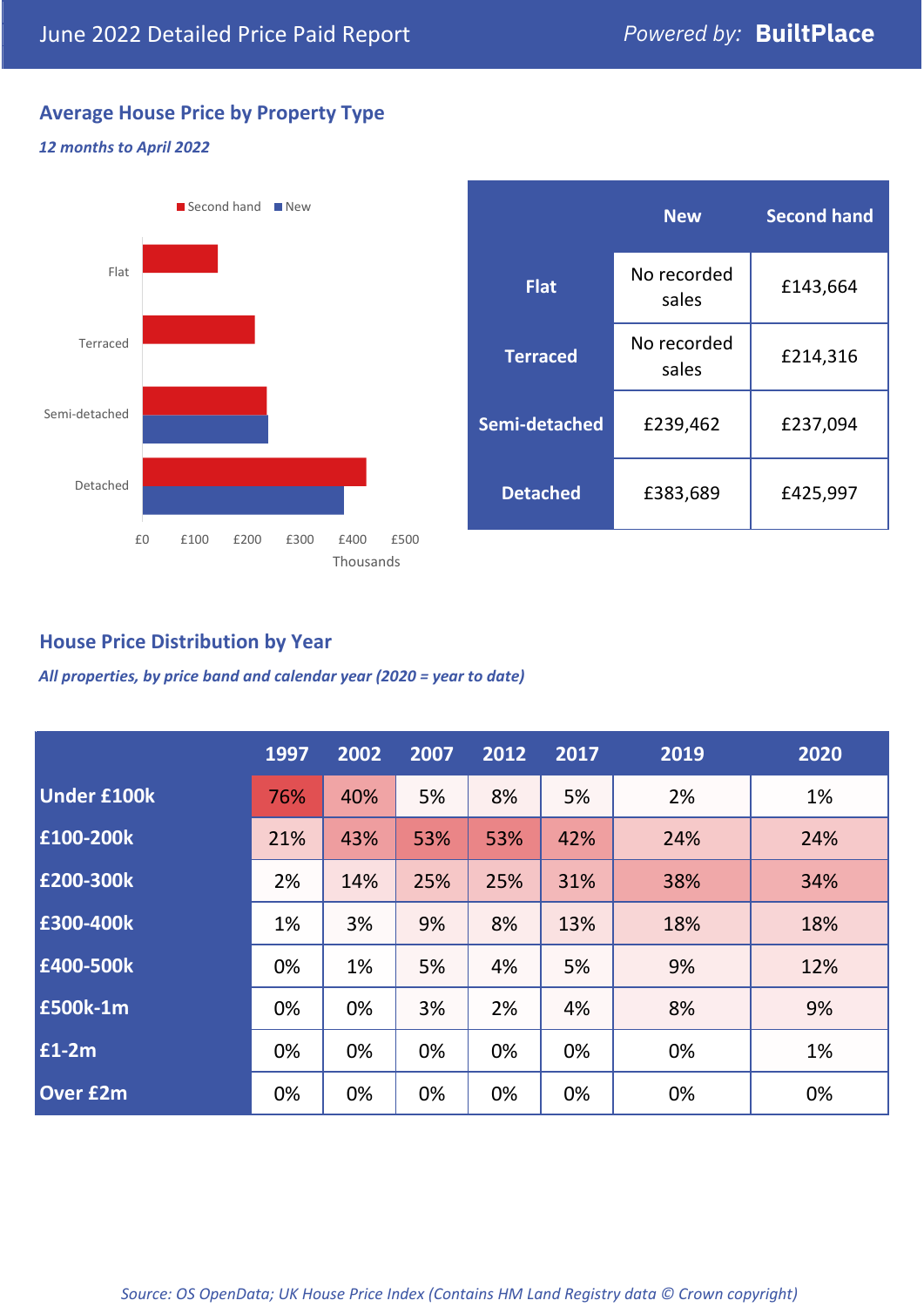## **Transactions (February 2022 data)**

*Annual Transactions, Indexed (2001-05 average = 100)*



There were 1,523 transactions in South Staffordshire during the 12 months to February 2022. This is 85% of the average from 2001-05 and suggests activity is below pre-downturn levels.

Transactions in South Staffordshire have grown by 3.4% since 2014, compared to changes of -4.1% for West Midlands and -7.7% for England.



#### *Cash and New Build Sales as % of Total, by Year*

*Note: The data on this page EXCLUDES transactions identified as transfers under a power of sale/repossessions, buy-to-lets (where they can be identified by a mortgage), and transfers to non-private individuals - i.e. it comprises only Land Registry 'A' data.*